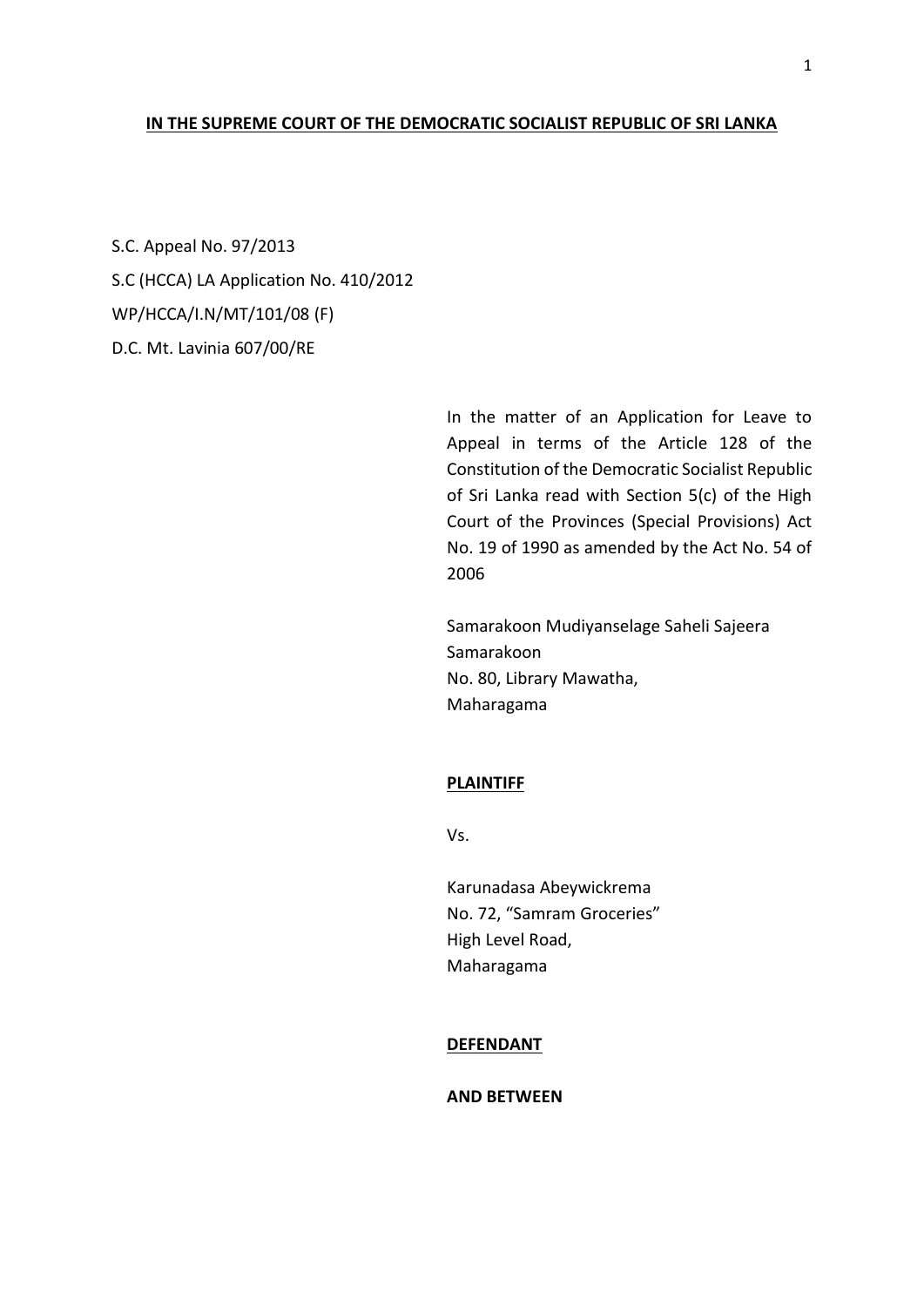Karunadasa Abeywickrema No. 72, "Samram Groceries" High Level Road, Maharagama

### **DEFENDANT-APPELLANT**

Vs.

Samarakoon Mudiyanselage Saheli Sajeera Samarakoon No. 80, Library Mawatha, Maharagama

#### **PLAINTIFF-RESPONDENT**

## **AND NOW**

Karunadasa Abeywickrema No. 72, "Samram Groceries" High Level Road, Maharagama

# **DEFENDANT-APPELLANT-PETITIONER-APPELLANT**

Vs.

Samarakoon Mudiyanselage Saheli Sajeera Samarakoon No. 80, Library Mawatha, Maharagama

## **PLAINTIFF-RESPONDENT-RESPONDENT-RESPONDENT**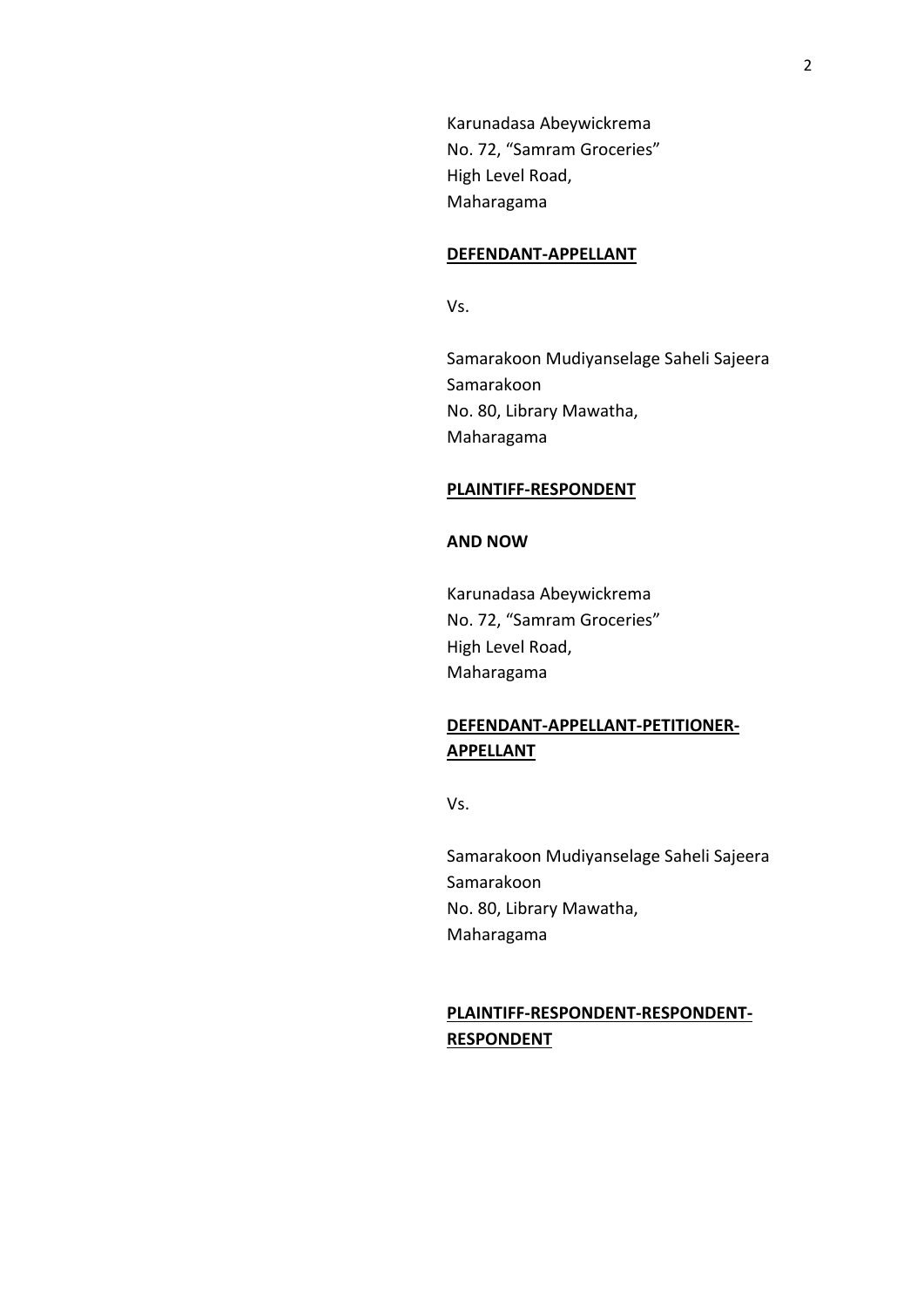| <b>BEFORE:</b>     | B.P. Aluwihare P.C. J.,                                                        |
|--------------------|--------------------------------------------------------------------------------|
|                    | Anil Gooneratne J. &                                                           |
|                    | Nalin Perera J.                                                                |
| <b>COUNSEL:</b>    | Gamini Hettiarachchi for the                                                   |
|                    | Defendant-Appellant-Petitioner-Appellant                                       |
|                    | Ranjan Suwandaratne P.C. for the<br>Plaintiff-Respondent-Respondent-Respondent |
| <b>ARGUED ON:</b>  | 19.06.2017                                                                     |
| <b>DECIDED ON:</b> | 03.08.2017                                                                     |

## **GOONERATNE J.**

This was an action filed in the District Court of Mt. Lavinia bearing No. 607/00/RE to eject the Defendant-Petitioner-Appellant and all those holding under him from the property described in the schedule to the plaint and recover arrears of rent in a sum of Rs. 83,000/- and continuing damages at Rs. 10,000/ per month from 01.12.1999 until Plaintiff is placed in possession. The premises in dispute was a business premises. It was pleaded in the plaint that the monthly rental was Rs. 1000/- per mensum and the premises in question was 'excepted premises'. It was also pleaded that the rental was in arrears since June 1993 and Defendant had put up an unauthorised structure in or about 1994. Notice to quit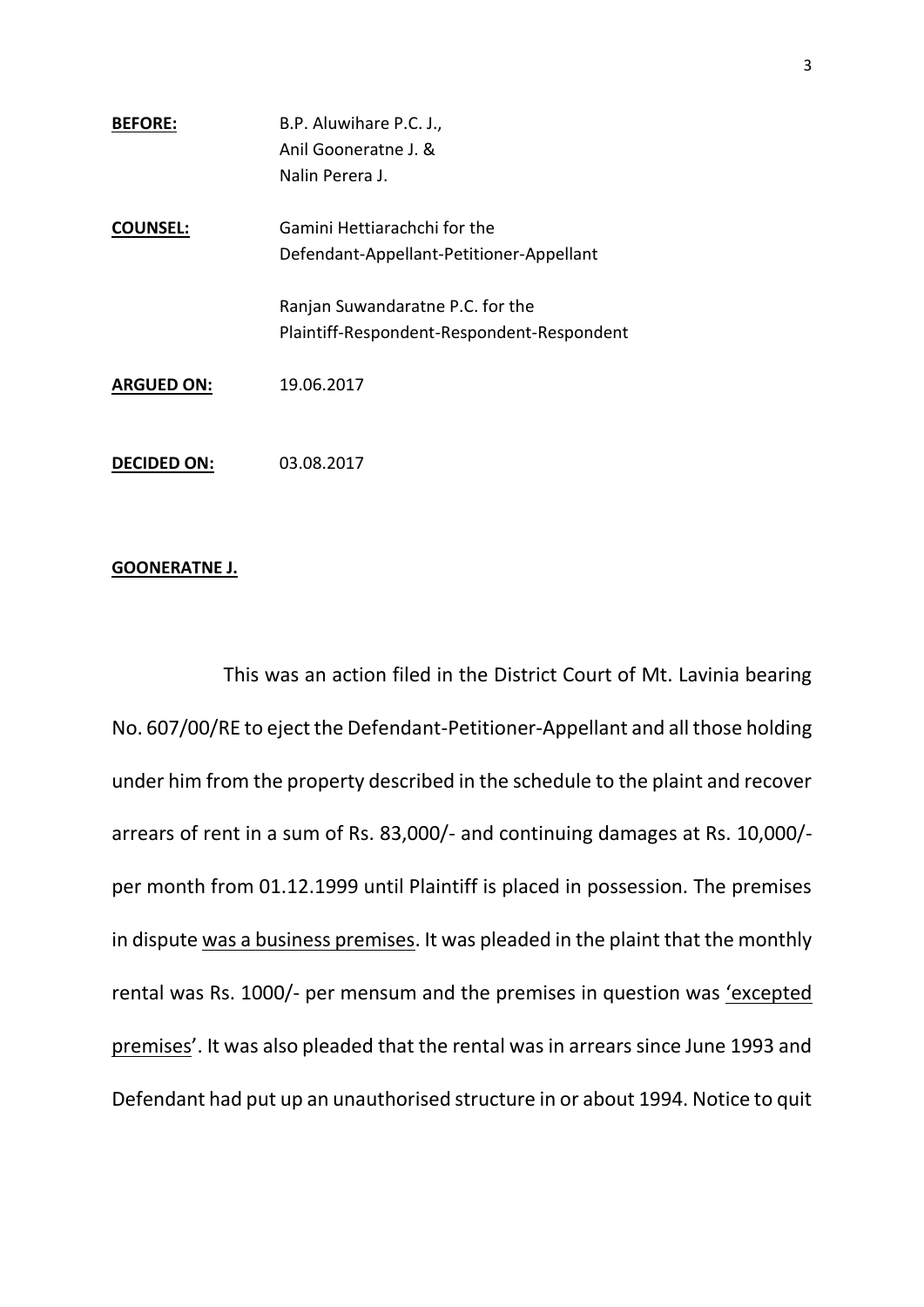was sent on 18.10.1999 to terminate tenancy and hand over vacant possession on or before 01.02.1999 with damages fixed at Rs. 10,000/- as aforesaid.

Defendant party takes up the position that the premises in dispute is subject to the provisions of the Rent Act No. 7 of 1972 and that the Defendant is a statutorily protected tenant. Defendant denies of any arrears of rental or that he constructed an unauthorised constructions. He also takes up the position that the termination of tenancy is contrary to Act No. 7 of 1972 and tenancy has not been properly terminated. It is also pleaded that since Plaintiff refused to accept rent, he deposited rent at the Maharagama Pradeshiya Sabha. Parties proceeded to trial on 22 issues and 6 admissions. It was admitted that the rent was Rs. 1000/- per month and the premises in question was a business premises, situated with the Town Council area which is at present within the Maharagama Pradeshiya Sabhawa. It was submitted that the Defendant was the Plaintiff's tenant and M.C. Gangodawila Case No. 5246 was filed.

The material submitted to this court indicates that the Plaintiff succeeded in the District Court and in the High Court. The issues raised in the lower court suggest that the crucial issues were whether the premises in disputes were excepted premises, or that the premises in question was subject to the provisions of the Rent Act No. 7 of 1972. The other matter of some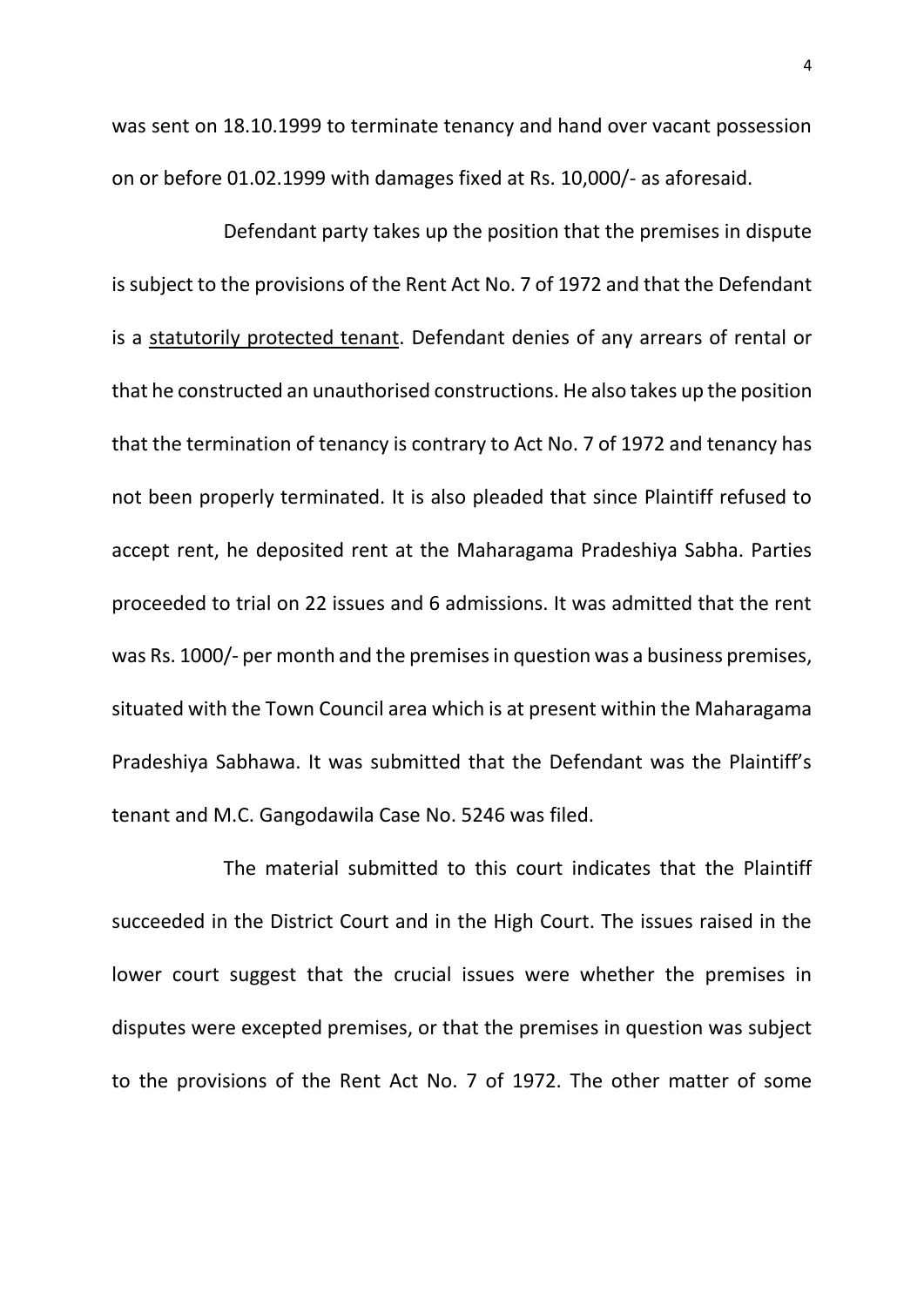importance is whether tenancy was properly terminated, and Defendant failure to hand over vacant possession by 20.11.1999.

Supreme Court granted Leave on the following questions of law.

- 1. Whether their Lordships Judges have erred in law by not considering the fact that according to certified copy of the annual assessment in respect of the said premises in 1988 the annual value of the said premises is less than the relevant amount according to the provisions of the Rent Act?
- 2. Whether their Lordships Judges have erred in law by misinterpreting the sections 2(4), 2(5) and the schedule of the Rent Act?
- 3. Have the Hon. Judges when arriving at the final conclusion considered the question of arrears of rent.
- 4. Whether there was a cause of action based on arrears of rent? If not, whether the Judgments of both District Court and High Court erroneous.

In the case in hand the most important question to be decided is whether the premises in dispute is an 'excepted premises' as per the Rent Act. As such before I proceed to analyse the evidence and Judgments of the lower court, I prefer to consider the following matters on the question of excepted premises, gathered mainly from authorities and statute.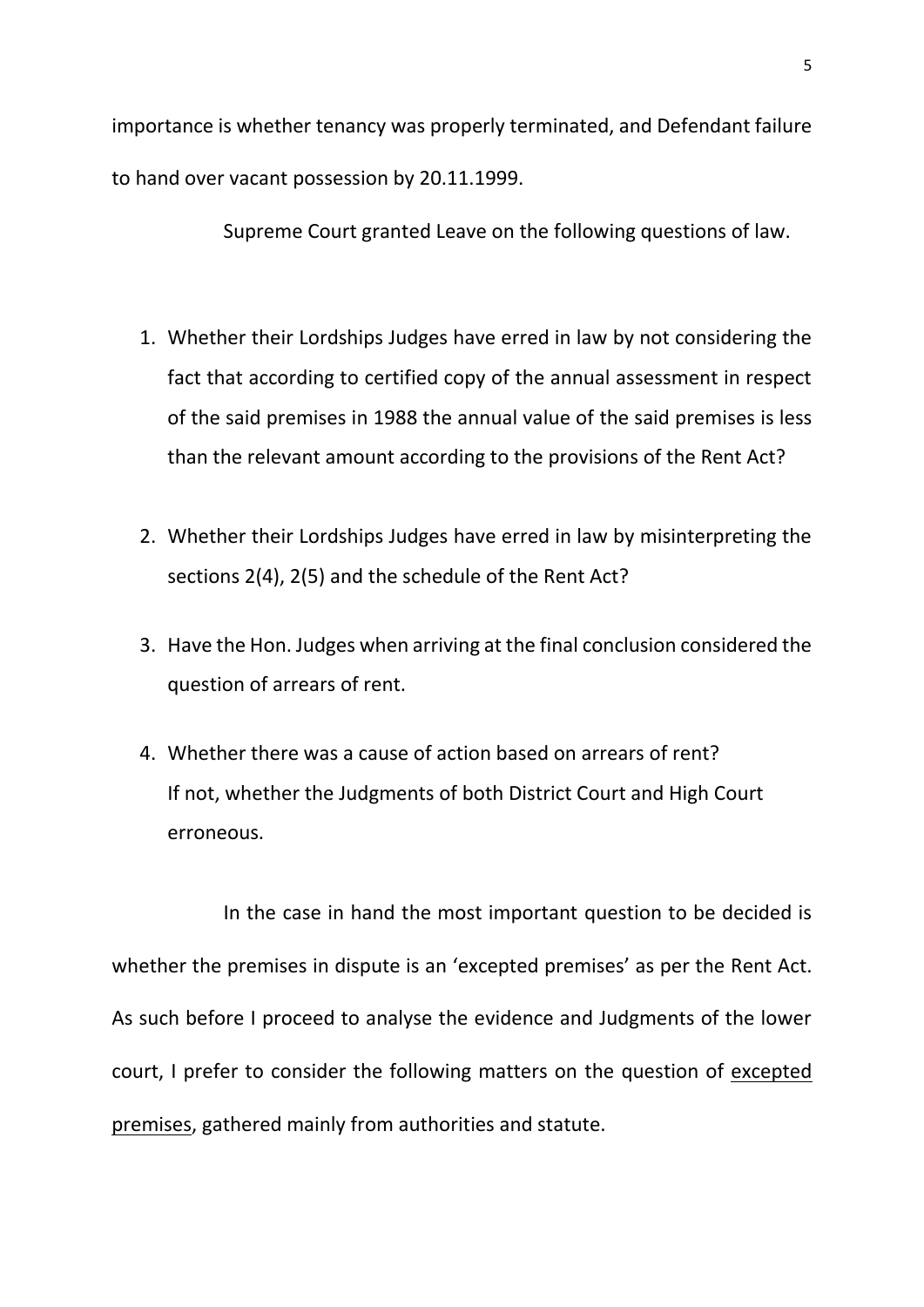Section 2(4) of the Rent Act provides if the Rent Act is in operation in any area provisions of the Act applies to all premises other than excepted premises. Section 2(5) states that regulation in the schedule to the Act has the effect of determining that the premises shall be 'excepted' premises. The schedule to the Act gives a chart. Column (1) describes the Local Authority area. Municipality, Town Council etc. and Column II gives the annual value. If the annual value exceed the specified figure in Column (II), it is deemed to be excepted premises, and January 1968 value is also relevant. In *Plate Ltd Vs. Ceylon Theatres Ltd 75 NLR at 129 per Samarawickrema J*. It was the intention of the legislature not to exercise control over a certain category of premises. The premises of that kind were deliberately regarded by the legislature as falling outside the scope of the objects of policy which necessitated the protection of tenants in certain circumstances. The annual value in excess of the amount set out in the schedule is assessed by the Local Authority.

In *Podisinghe Vs. Perera 75 NLR 333. Wimalaratne J*. held. Annual value for the time being simply means, in my view, the annual value at the time of institution of the action, irrespective of the fact that any objection has been taken to it.

The burden of proof is placed very fairly and squarely on the party who asserts that the premises in question are "excepted premises". In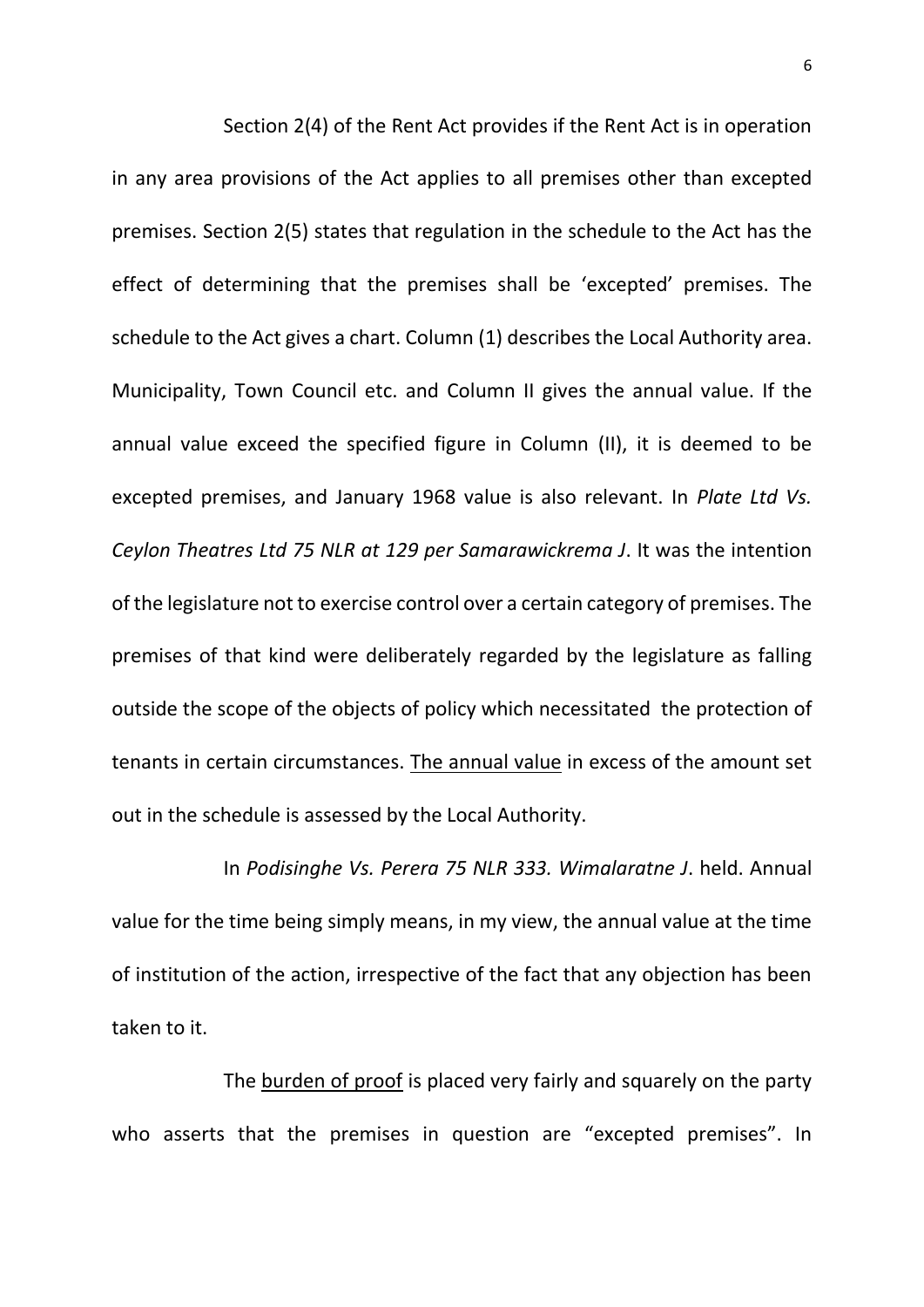Muttucumaru Vs. Corea.n59 NLR 525 Plaintiff sued the Defendant alleging that the premises were "excepted premises within the meaning of the Rent Act. Notice to quit was admitted, and the only question on which the parties went to trial related to the issue whether the premises in suit were "excepted premises" within the frame work of the Rent Act. Sinnatamby J. declared: "the burden of proof no doubt was on the Plaintiff to establish that the premises are "excepted".

I have examined the evidence led at the trial and the two Judgments of the lower courts. Plaintiff in her evidence inter alia states as per P2 (annual value) was 4912/- in 1989 and thereafter the annual value rose to Rs.10,294/-. Quit Notice and registered postal article was produced as P6 and P6(a). It was her father who was the land-lord and on his demise her mother collected rents. The Mother's death resulted her becoming the owner and landlord. It was her father that gave the premises on lease to the Defendant. The building in question was in existence since 1970 and it was admitted that Plaintiff did not produce extracts of annual value from 1970 to 1980. Plaintiff's position was that documents were destroyed in 1988 due to communal violence. Plaintiff denied that the annual value was 396/- in the year 1988. The defence in cross examination of the Plaintiff witness confronted her (witness) with the rates extracts from 1988 onwards and produced same as V1. In cross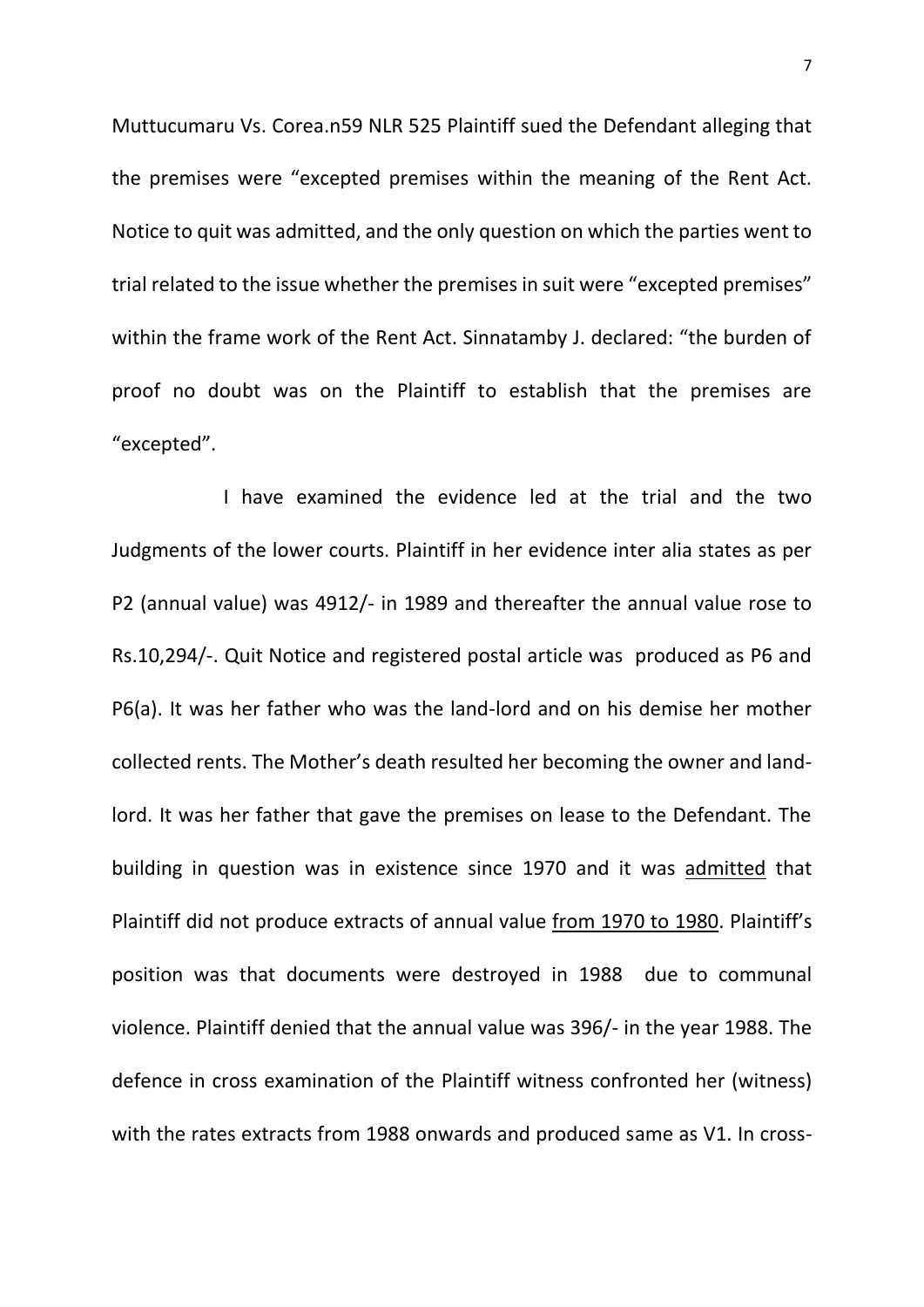examination it is permissible to mark and produce documents to contradict the witness (Section 175(2) proviso) Civil Procedure Code.

This being a very relevant item of evidence I wish to incorporate the items of evidence elicited by the defence to prove document V1 and establish that the annual value in 1988 was Rs. 396 (cross-examination of Plaintiff witness).

 $m \approx$  : මහත්මයාට වි. 1 දරණ ලේඛණය පෙන්වනවා.

මහත්මයාගේ පලපුරුද්ද අනුව කියන්න, මේ ලේබණය මහරගම පුදේශිය සභාව :තිබන කාලයේ පුළේශිය සභාවෙන් නිකුත් කල ලේබණයක්?

 $\epsilon$ . මේක 2002 ජුනි මාසයේ නිකුත් කරන ලද ලේබණයක්.

ප. මේක මහරගම පළේශිය සභාවේ මහරගම-අව්ස්සාවේල්ල පාරේ චරිපනම් අංක  $72$  ට අදාලව නිකුත් කරපු වාර්ෂික තක්සේරු වාර්තාවක්?

 $C.$  ඔව්. එහෙම කියන්න පුලුවන්.

පු : මහත්මයා මහරගම නගරසභාව වෙන්න පෙර, මහරගම පුාදේශිය සභාවේ සේවය කලාද?

 $\mathcal{C}$ . ඔව්.

පු : මෙම වි. 1  $\epsilon$ රණ ලේඛණය අනුව වරිපනම් අංක 72  $\epsilon$ රණ ස්ථානය ස $\epsilon$ හා 1988 වර්ෂයේ වාර්ෂික වටිනාකම සදහන් කර තිබෙනවා?

උ. ඔව්.

ප : වි. 1 අනුව පාරේ නම වශයෙන් සදහන් වන්නේ අ<mark>විස්සාවේ</mark>ල්ල පාර?

උ. ඔව්.

අයිතිකරු බි. එම්. ඩී. විල්සන්

කොන්ඛේට් වහල සහිත ගොඩනැගිල්ල සහ ඉඩම.

එහි වාර්ෂික වටිනාකම 396 කට තක්සේරු වෙලා තිබෙනවා.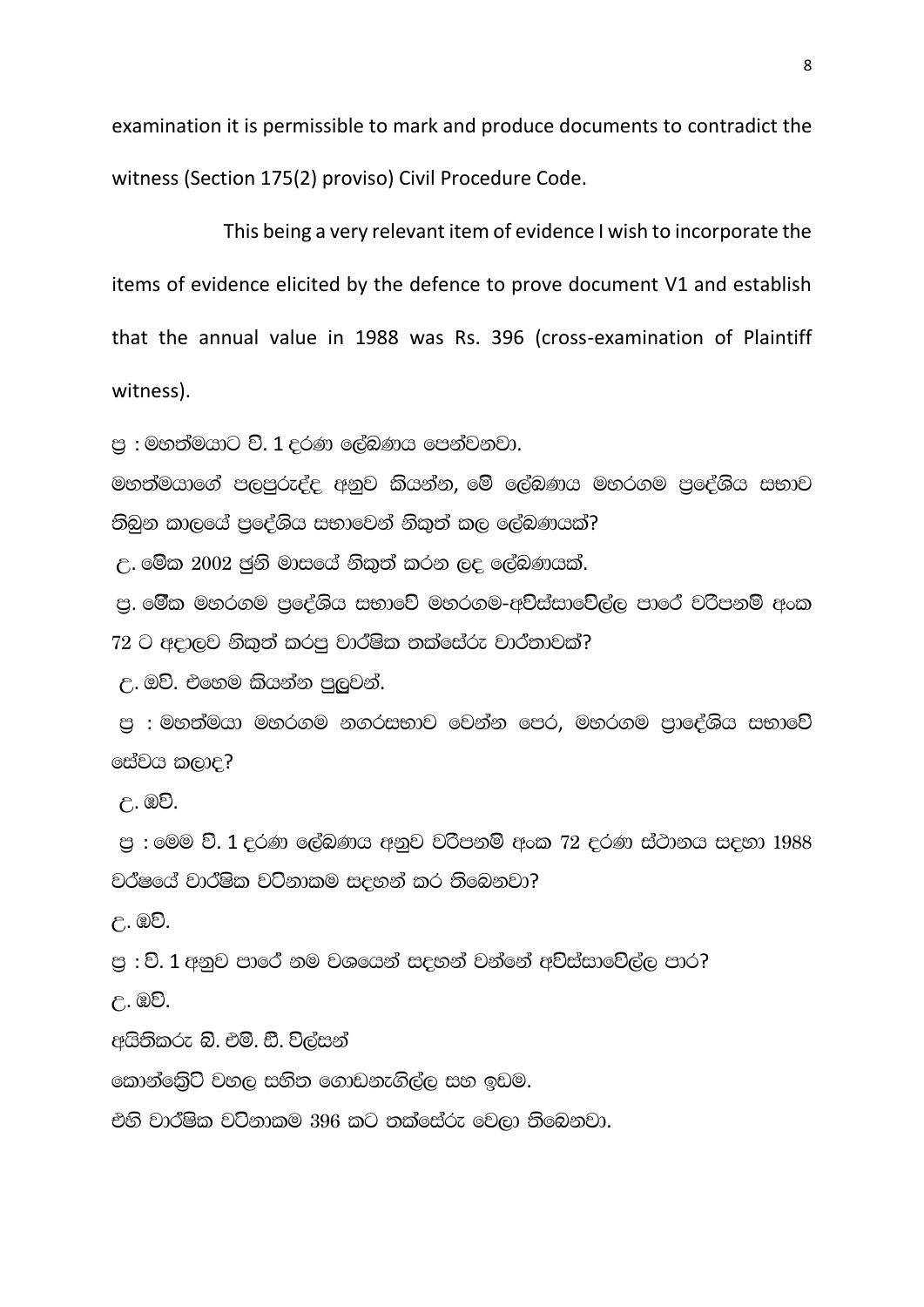උ. ඔව්.

මෙම ලේඛණ ආර. ඩි පත්මලතා කියන අය අත්සන් කර තිබෙන්නේ. ඇය තවම සේවය කරනවා

ඇගේ රජකාරියේ කොටසක් මේ වරිපනම් සම්බන්ධව කටයුතු කිරීම.

ඇගේ අත්සන අදුනන්න පුලුවන්.

චාන්දුනි දැන් මහරගම නගර සභාවේ නැහැ. කලින් වරිපනම් කලේ එයා. මම ඇයවත් දන්නවා. ඇගේ අත්සනත් දන්නවා.

වි. 1 ලේඛණයේ අත්සන් මා හදුනා ගන්නවා.

එසේම වි. 1 ලේබණය මහරගම නගර සභාවෙන් නිකුත් කරන ලද ලේබණ බවත් පිලිගන්නවා. එසේම එම වි. 1 ලේබණය මහරගම-අව්ස්සාවේල්ල පාරේ වරිපනම් අංක 72 cරණ ස්ථානයට නිකුත් කරන ලද ලේබණ බවටත් පිලිගන්නවා.

 $m > 1989$  වර්ෂයේ සිට මේ පරිශූය තක්සේරු කර වරිපනම් අංක 72 යි?

<u>උ. ඔව්.</u>

<u>පු : 1989 දි එහි වර්ෂික වටිනාකම රු 396/- යි?</u>

උ. එහෙමයි

 $m > 1989$   $\circ$  ලපර අංක 72 දරණ ස්ථානය වහපාරික  $\,$  ස්ථානයක් වශයෙන් පැවතුම බව පිලිගන්නවාද?

උ. ඔව්.

<u>පු</u> : 1988 දිත් එලෙස පැවතුණාද?

 $P<sub>u</sub>$ . 20.

පු : 1987 දි පැවතුණාද?

පු : 1986, 1985, 1984, 1983 වර්ෂ වල වසාපාරික ස්ථානයක් වශයෙන් පැවතුන බව පිලිගන්නවාද?

උ. ඔව්.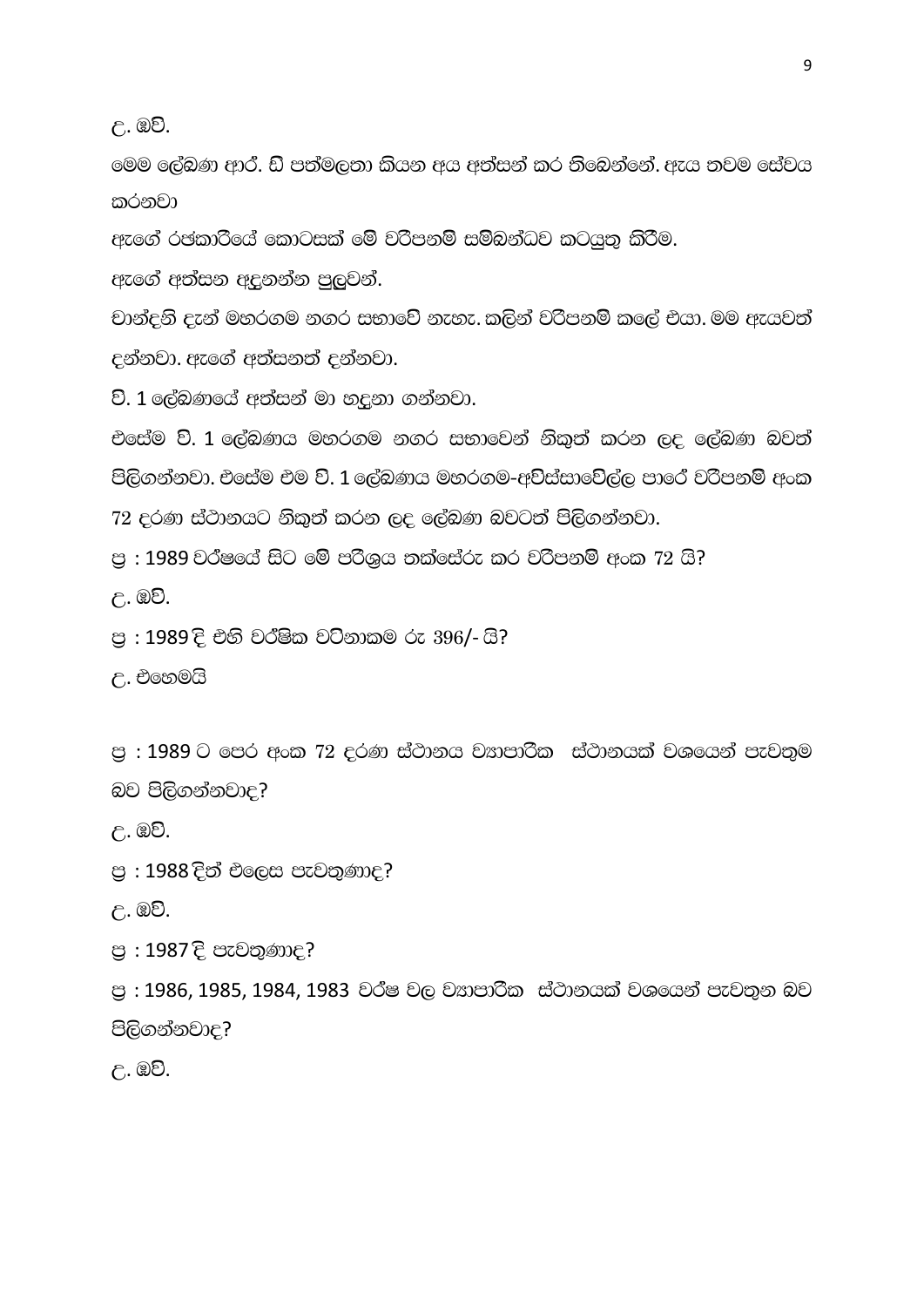The Appellant no doubt proved that the annual value was Rs.

396/- (V1) in the year 1988. The value of this item of evidence is more probable and legally admissible in cross-examination of Plaintiff's witness by the defence on the point suggested from document V1.

I have already discussed that the burden of proof, to prove that the premises in dispute is 'excepted' premises is on the Plaintiff-Respondent. Plaintiff party thought it fit only to produce the rates extracts as P2 from the year 1989. The first assessment of the premises in dispute according to law is not made known to court, by Plaintiff. There is evidence that the building in question was in existence even in the year 1970. I note the requirement of the Rent Act of 1972 to determine the premises as excepted premises. The schedule to the Act reads thus:

Any business premises (other than premises referred to in regulation 1 or regulation 2) situated in any area specified in Column 1 hereunder shall be excepted premises for the purposes of this Act if the annual value thereof as specified in the assessment made as business premises for the purposes of any rates levied by any local authority under any written law in force on the first day of 1968 or, where the assessment of the annual value thereof as business premises is made for the first time after the first day of January 1968, the annual value as specified in such assessment, exceeds the amount specified in the corresponding entry in Column 11:

|                                                        | 11                  |
|--------------------------------------------------------|---------------------|
| Area                                                   | <b>Annual Value</b> |
|                                                        | Rs.                 |
| <b>Municipality of Colombo</b>                         | 6,000               |
| Municipality of Kandy, Galle or any other Municipality | 4,000               |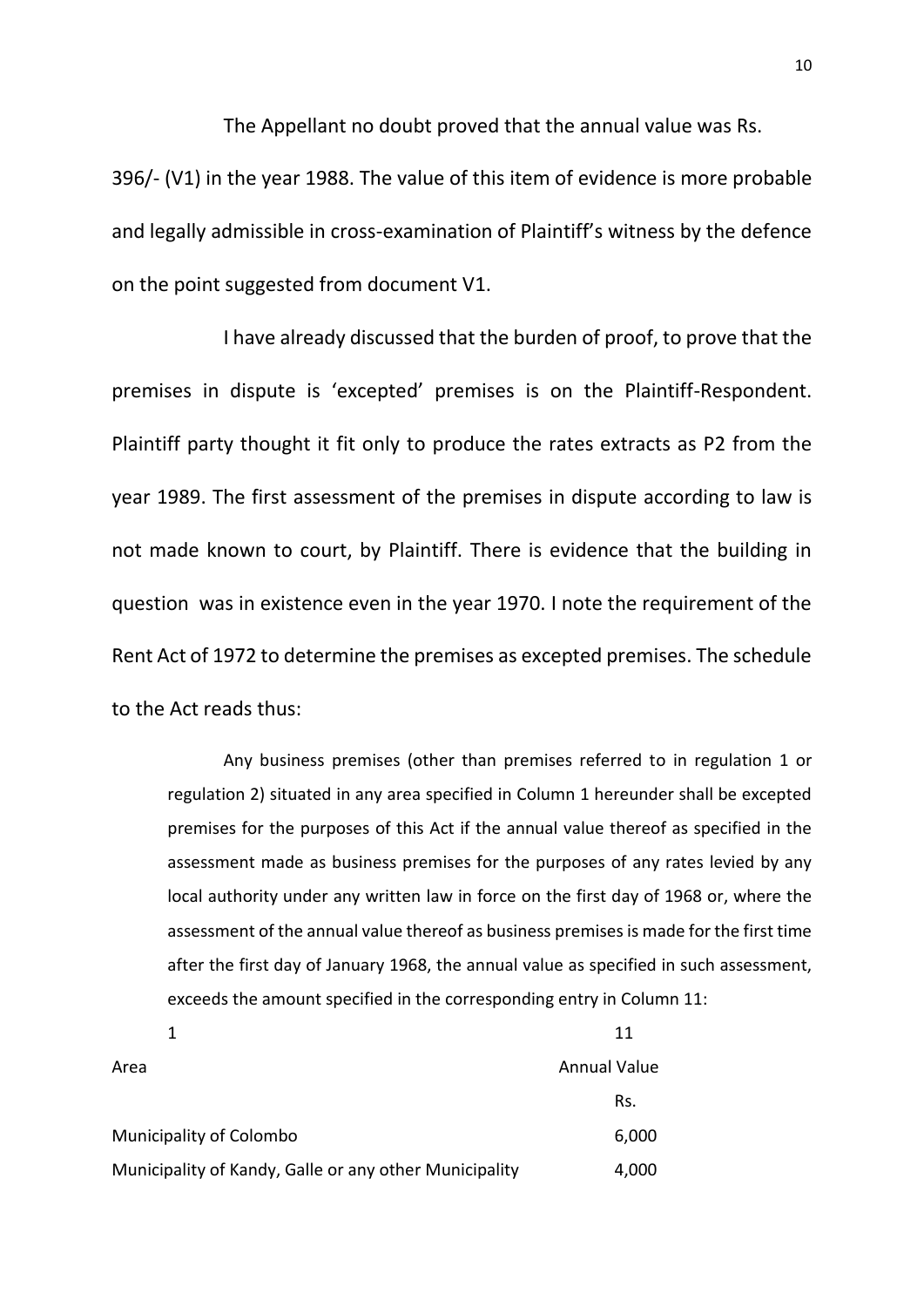| Town within the meaning of the Urban Councils Ordinance | 2,000 |
|---------------------------------------------------------|-------|
| Town within the meaning of the Town Councils Ordinance  | 1,000 |

I have perused the case of *Wickremasinghe Vs. Atapattu 1986 (1) SLR 16*

The plaintiff sued the defendant for ejectment of his tenant the defendant from premises let to him. The entire basis of the action was that the premises were business premises situated within the Town Council limits of Maharagama and excepted premises as the annual value was over Rs. 1,000. The defendant was not resident in the premises in suit but ran a private tutory in them.

Held –

The premises were business premises as a private tutory was being run there but for the plaintiff to succeed the burden was on him to prove that the premises were excepted premises within the meaning of the Rent Act. For this the plaintiff had to prove firstly that the premises were assessed as business premises for the purpose of rates levied by the local authority and secondly that the annual value was over Rs. 1000. All business premises of which the landlord is the Commissioner of National Housing or a local authority are also excepted premises. The premises in suit though of the annual value of over Rs. 1,000 had been assessed as residential premises. Hence the plaintiff's suit fails.

This court having examined the Judgments in the lower courts, it is unfortunate that both courts did not even attempt to consider document V1 produced in cross examination of Plaintiff. Nor can I find a clue on perusal of both Judgments as to whether the lower courts considered the relevant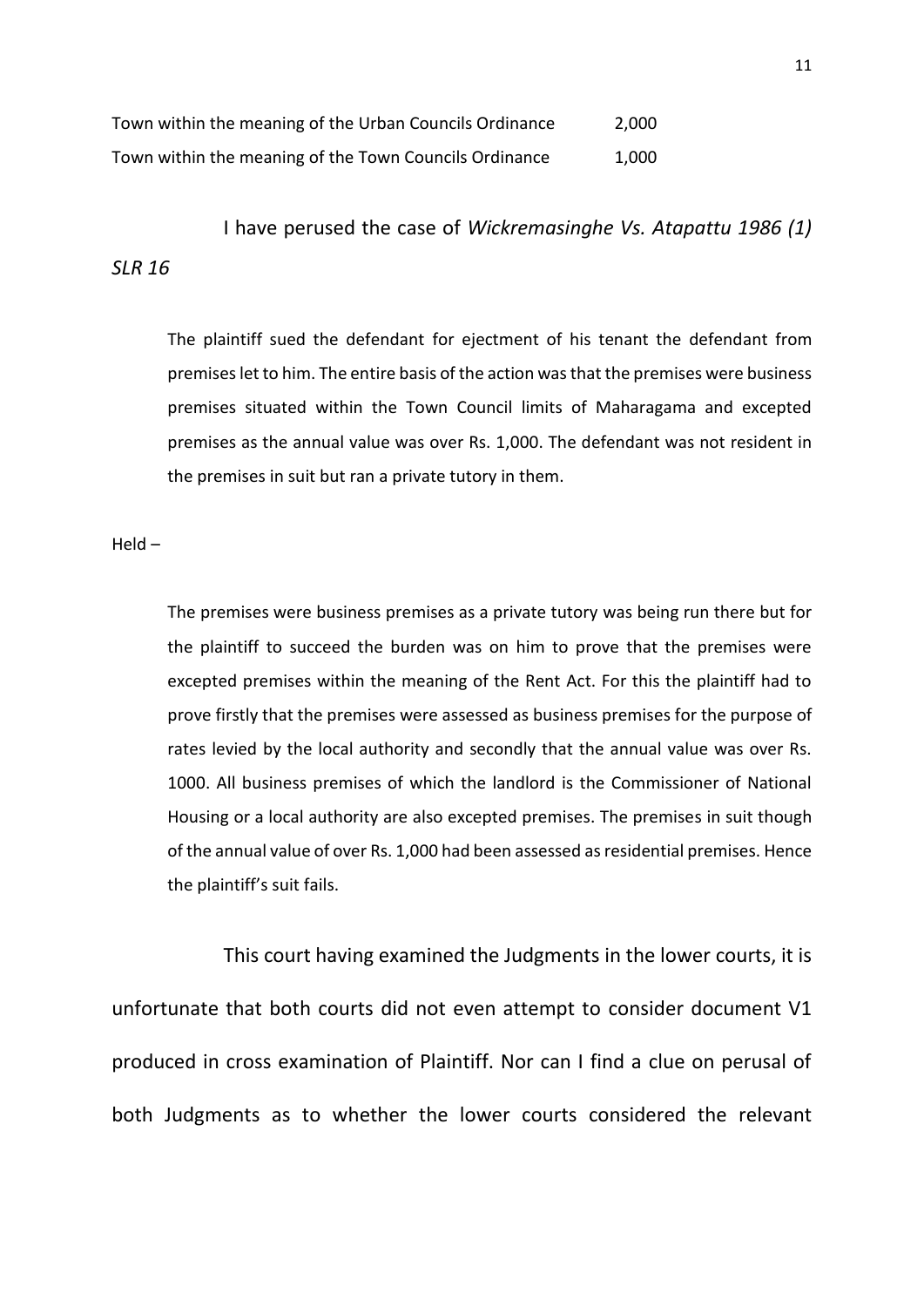provisions in the Rent Act, more particularly the schedule referred to above. That is the yard stick to determine 'excepted premises'.

The premises in dispute fall within the description of "town within the meaning of the Town Councils Ordinance, the annual value being Rs. 1000/- In the year 1988 the annual value was on Rs. 396/-. In fact there is material to establish that the building in question was in existence in the year 1970. It may be that the premises in dispute was in existence even prior to 1970. If that be so the Plaintiff is bound to produce the assessment register for the year 1970 or prior to 1970. The schedule referred to above under the Rent Act refer to the period January 1968. Plaintiff has miserably failed to provide the required proof to establish that the premises in dispute is an 'excepted premises'. Plaintiff has not discharged the burden of proof on this aspect. The premises in dispute does not fall within the description of 'excepted premises' in terms of the Rent Act. As such I set aside both Judgments of the District Court and the High Court and allow this appeal as per sub paragraphs 'c', 'd', 'e' & 'f' of the prayer to the petition. The questions of law are answers as follows:

- (1) & (2) yes in favour of the Appellant
- (3) Yes, but in view of the answers to (1) and (2) above this answer does not favour the Plaintiff.